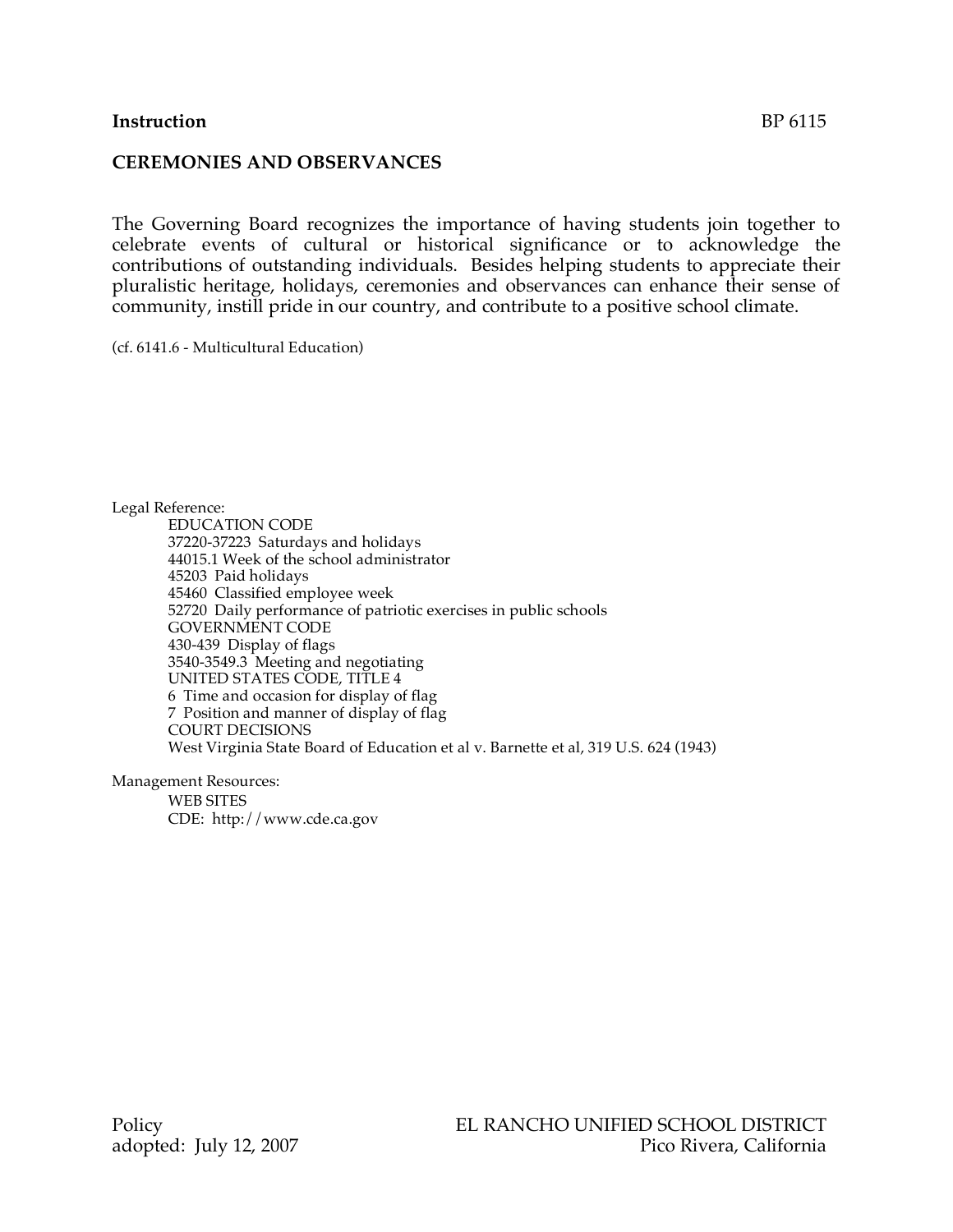## **CEREMONIES AND OBSERVANCES**

# **Holidays**

District schools shall be closed in observance of the following holidays:

| New Year's Day                  | January 1                                     |
|---------------------------------|-----------------------------------------------|
| Dr. Martin Luther King, Jr. Day | Third Monday in January or the Monday or      |
|                                 | Friday of the week in which January 15 occurs |
| Lincoln Day                     | The Monday or Friday of the week in which     |
|                                 | February 12 occurs                            |
| Washington Day                  | Third Monday in February                      |
| Memorial Day                    | Last Monday in May                            |
| Independence Day                | July 4                                        |
| Labor Day                       | First Monday in September                     |
| Veteran's Day                   | November 11                                   |
| Thanksgiving Day                | That Thursday in November designated by       |
|                                 | the President                                 |
| Christmas Day                   | December 25                                   |

(cf. 6141.2 - Recognition of Religious Beliefs and Customs)

Holidays which fall on a Sunday shall be observed the following Monday. Holidays which fall on a Saturday shall be observed the preceding Friday. If any of the above holidays occurs under federal law on a date different from that indicated above, the Board may close the schools on the date recognized by federal law instead of on the date above. (Education Code 37220)

(cf. 6111 - School Calendar)

## **Commemorative Exercises**

District schools shall hold exercises to commemorate the following special days:

| U.S. Constitution Day            | On or near September 17                      |
|----------------------------------|----------------------------------------------|
| Dr. Martin Luther King Jr., Day  | The Friday before the day schools are closed |
|                                  | for this holiday                             |
| Lincoln's Birthday               | The school day before the day schools are    |
|                                  | closed for this holiday                      |
| Susan B. Anthony Day             | February 15                                  |
| George Washington's Birthday     | The Friday preceding the third Monday in     |
|                                  | February                                     |
| <b>Black American Day</b>        | March 5                                      |
| Conservation, Bird and Arbor Day | March 7                                      |
| Classified Employee Week         | Third Week in May                            |